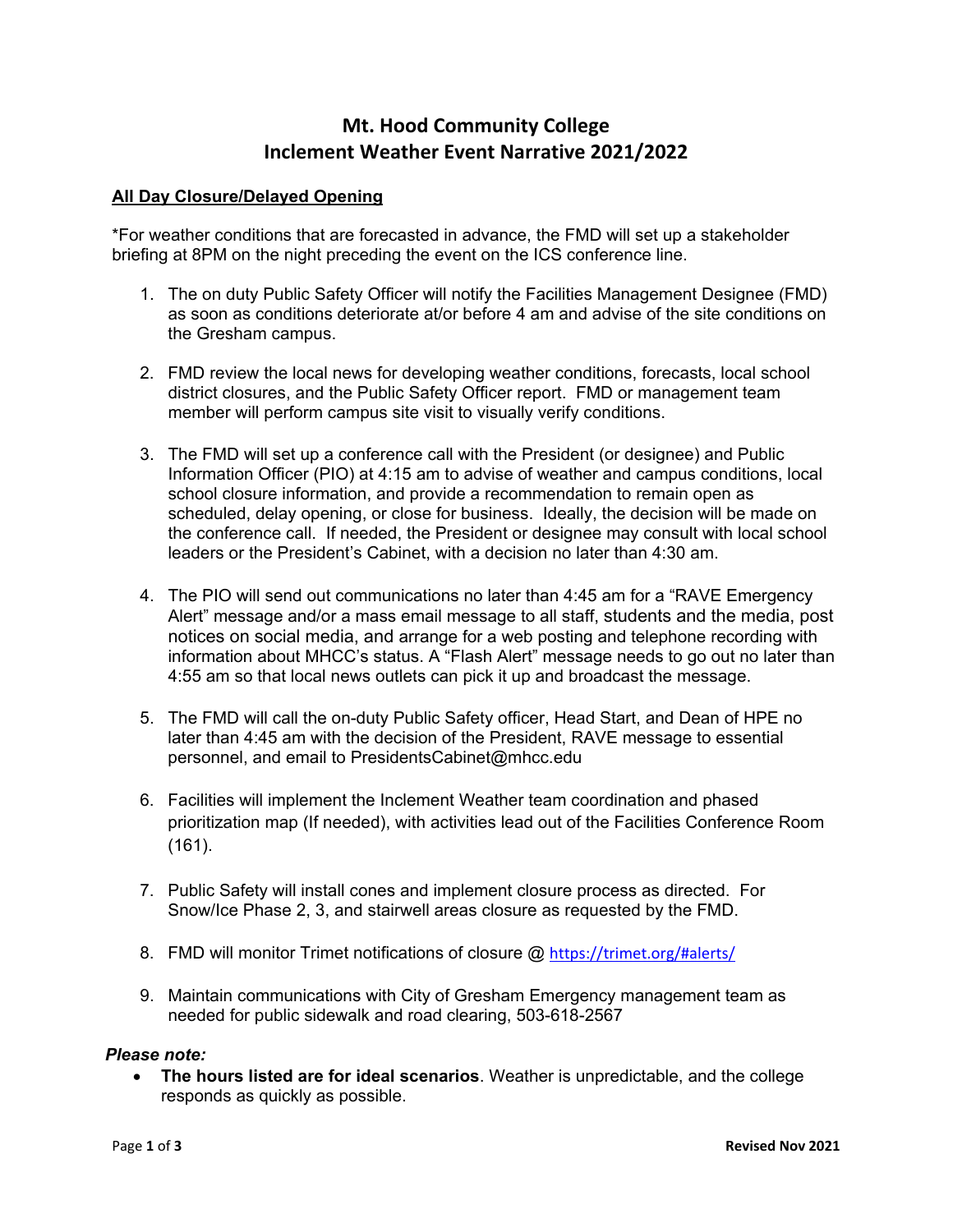• These procedures follow Incident Command System standard practices. It is assumed that during weather emergency events the Facilities Management Designee will acts as Incident Commander. Provide updates on ICS form 214 for the event.

### **Work Day/Evening - Early Closure**

- 1. Facilities Management Designee (FMD) will notify the President (or designee) prior to 3 pm of the deteriorating site conditions with a recommendation to remain open as scheduled, delay closure, or close for business.
- 2. The President may consult with Cabinet members and/or local school district leaders.
- 3. President should call the FMD no later than 4 pm with a decision.
- 4. The FMD will activate the same phone tree as for the All Day Closure/Delayed Opening process, and the PIO will implement the same communication actions.
- 5. Designated waiting areas for transportation: NC = Library lobby, SC = HPE Lobby

#### **Other Considerations**

- 1. College Closure
	- a. The College will not require faculty to work during a total college-wide closure except due to unique exceptions. Make-up days for faculty will occur as stated in Article 9.6.k.
	- b. In situations where specific areas of campus are closed due to short-term issues, the affected faculty will not be required to change teaching modality.
	- c. In the event that face-to-face classes need to be transitioned to an online/remote modality:
	- d. The College will provide a minimum of five (5) working days to allow faculty to prepare
	- e. Before classes restart. This will result in finals week being used as a week of instruction if the faculty member determines it necessary. Faculty members should ensure that their syllabi inform students of this possible schedule change.
- 2. Aquatic Center employees start showing up at 5:00 am. An early notification or prior evening is helpful.
- 3. HPE Team events may be offsite and continue on a *case-by-case basis*.
- 4. Head Start decides what sites are open since they cover the city. All sites on college campuses follow campus closure direction.
- 5. Head Start transportation early closure. Gate closure could be problematic. The buses or food service trucks may need to get back on campus and secured. In route to College, driver will call public safety to unlock the gate. Gate E is the last gate to be closed.